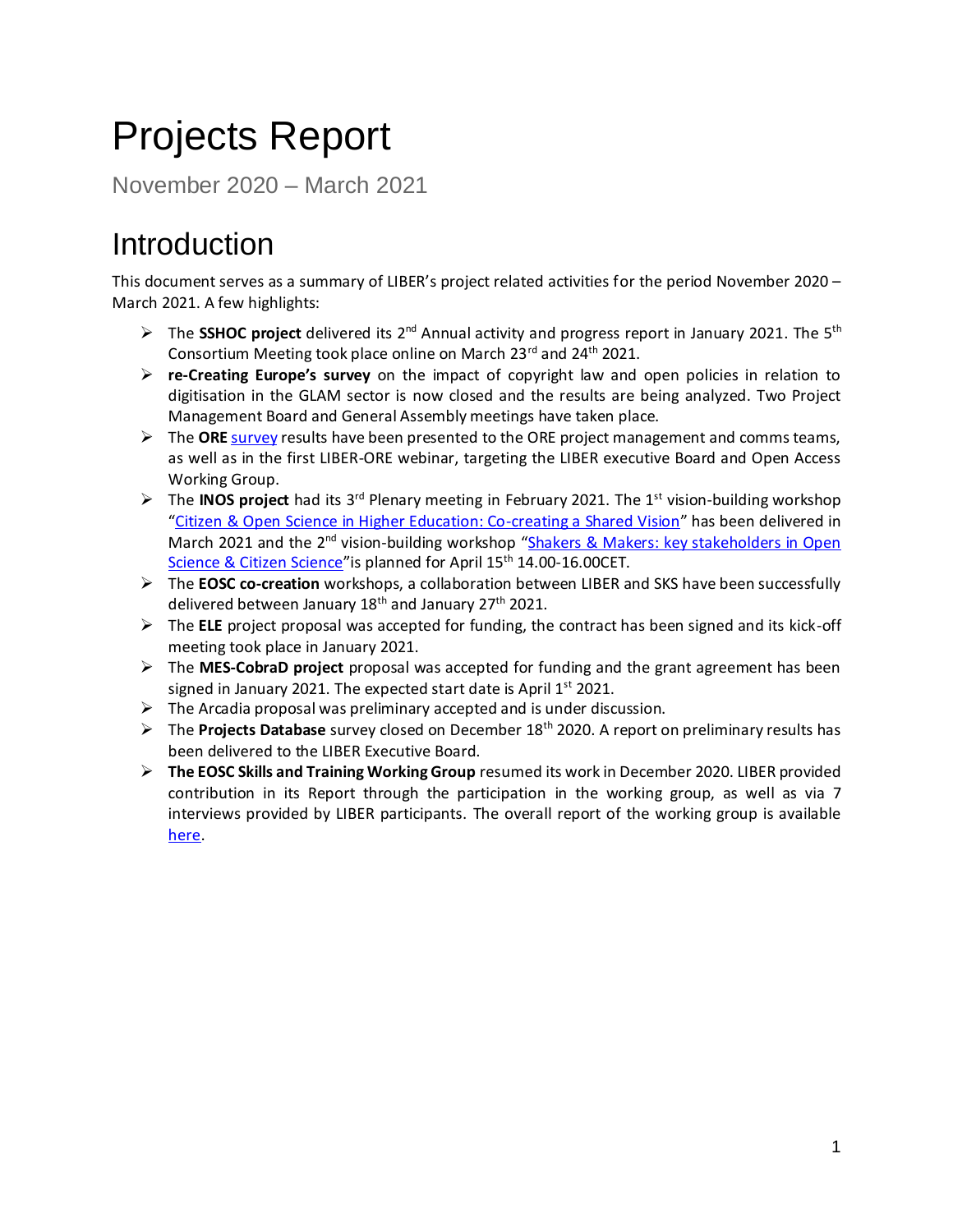## Ongoing projects

| Acronym                  | Title                                                                                                   | Start date | End date   |
|--------------------------|---------------------------------------------------------------------------------------------------------|------------|------------|
| <b>SSHOC</b>             | Social Sciences and Humanities Open<br>Cloud                                                            | 01.01.2019 | 30.04.2022 |
| <b>INOS</b>              | Integrating Open and Citizen Science into<br>active learning approaches in Higher<br>Education          | 01.09.2019 | 31.08.2022 |
| reCreating<br>Europe     | Rethinking digital copyright law for a<br>culturally diverse, accessible, creative<br>Europe            | 01.01.2019 | 31.12.2022 |
| <b>ORE</b>               | Open Research Platform                                                                                  | 04.09.2020 | 03.09.2024 |
| <b>EOSC</b><br>Workshops | <b>EOSC Secretariat co-creation calls</b>                                                               | 01.07.2020 | 31.03.2021 |
| <b>ELE</b>               | European Language Equality                                                                              | 01.01.2021 | 28.02.2022 |
| MES-CobraD               | Multidisciplinary Expert System for the<br>Assessment & Management of Complex<br><b>Brain Disorders</b> | 01.04.2021 | 31.03.2024 |

### Summary of current projects resources

| Project      | <b>Resources</b>                                                                                                                                                                                                                                            | <b>Online presence</b>                                                                                                                                                     |
|--------------|-------------------------------------------------------------------------------------------------------------------------------------------------------------------------------------------------------------------------------------------------------------|----------------------------------------------------------------------------------------------------------------------------------------------------------------------------|
| <b>SSHOC</b> | <b>WP1 Project management &amp; Administration</b><br>deliverables and milestones<br>WP2 Communication, Dissemination, and Impact<br>deliverables and milestones<br>WP3 Lifting Technologies and Services into the SSH<br>Cloud deliverables and milestones | <b>Subscribe to newsletter</b><br>Website<br>LinkedIn page<br>YouTube<br><b>Twitter</b><br>Zenodo<br><b>SSHOC page on LIBER website</b>                                    |
|              | WP4 Innovations in Data production deliverables<br>and milestones<br>WP5 Innovations in Data Access deliverables and<br>milestones<br>WP6 Fostering Communities, Empowering Users, &<br><b>Building Expertise deliverables and milestones</b>               | <b>Training page</b><br><b>Training events</b><br><b>SSH Training Discovery Toolkit</b><br><b>SSH Training Community</b><br><b>Awareness raising events</b><br>Past events |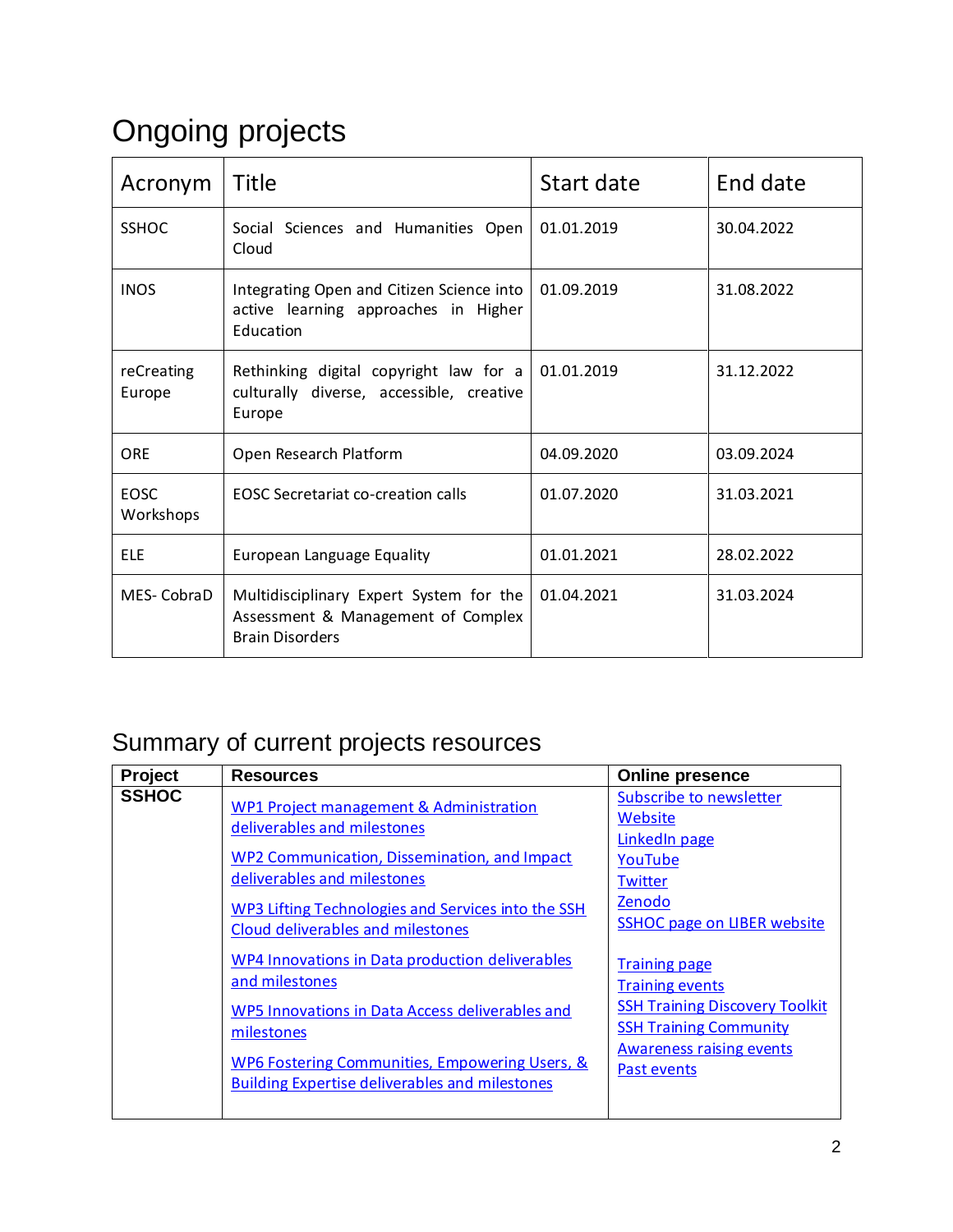|               | WP7 Creating the SSH Marketplace deliverables and                                                                                |                                          |
|---------------|----------------------------------------------------------------------------------------------------------------------------------|------------------------------------------|
|               | milestones                                                                                                                       |                                          |
|               | WP8: Governance/Sustainability/Quality Assurance<br>deliverables and milestones                                                  |                                          |
|               |                                                                                                                                  |                                          |
|               | WP9 Data Communities deliverables and milestones                                                                                 |                                          |
| <b>INOS</b>   | <b>List of results</b>                                                                                                           | Subscribe to newsletter                  |
|               | Academia permeating society through Citizen                                                                                      | <b>Website</b><br><b>Twitter account</b> |
|               | Science: Use cases of engagement in Higher                                                                                       | <b>Facebook page</b>                     |
|               | <b>Education</b>                                                                                                                 | Zenodo                                   |
|               | <b>Typology matrix</b>                                                                                                           | YouTube                                  |
|               |                                                                                                                                  | <b>INOS page on LIBER website</b>        |
|               | Academia permeating society through Citizen<br>Science: Recommendations for Higher Education                                     |                                          |
|               | <b>Institutions</b>                                                                                                              |                                          |
|               | Infographics (full version); Subset Adjust (online                                                                               |                                          |
|               | version); Subset Adjust (print version); Subset Open<br>Up (online version); Subset Open Up (print version);                     |                                          |
|               | Subset Co-create (online version);<br>Subset Co-<br>create (print version).                                                      |                                          |
|               | State-of-the-art analysis of the pedagogical<br>underpinnings of open science, citizen science and<br>open innovation activities |                                          |
|               | A roadmap on consolidating the knowledge base on<br>learning in OS                                                               |                                          |
|               | A learning design framework for improving the<br>learning potential of OS activities by means of active<br>learning approaches   |                                          |
|               | Guidelines on designing, implementing and<br>evaluating open knowledge activities                                                |                                          |
|               | Guidelines on<br>designing, implementing<br>and<br>evaluating open innovation activities                                         |                                          |
| reCreating    |                                                                                                                                  | Subscribe to newsletter                  |
| <b>Europe</b> | D2.1 Interim report on EU and national sources and                                                                               | Website                                  |
|               | private practices on legitimate uses and flexibilities                                                                           | Facebook                                 |
|               |                                                                                                                                  | <b>Twitter</b><br>YouTube                |
|               | D5.2 Report on the existing legal framework for                                                                                  | LinkedIn                                 |
|               | Libraries and Archives (LA) industries in EU                                                                                     | Zenodo                                   |
|               |                                                                                                                                  | reCreating Europe page on                |
|               |                                                                                                                                  | <b>LIBER</b> website                     |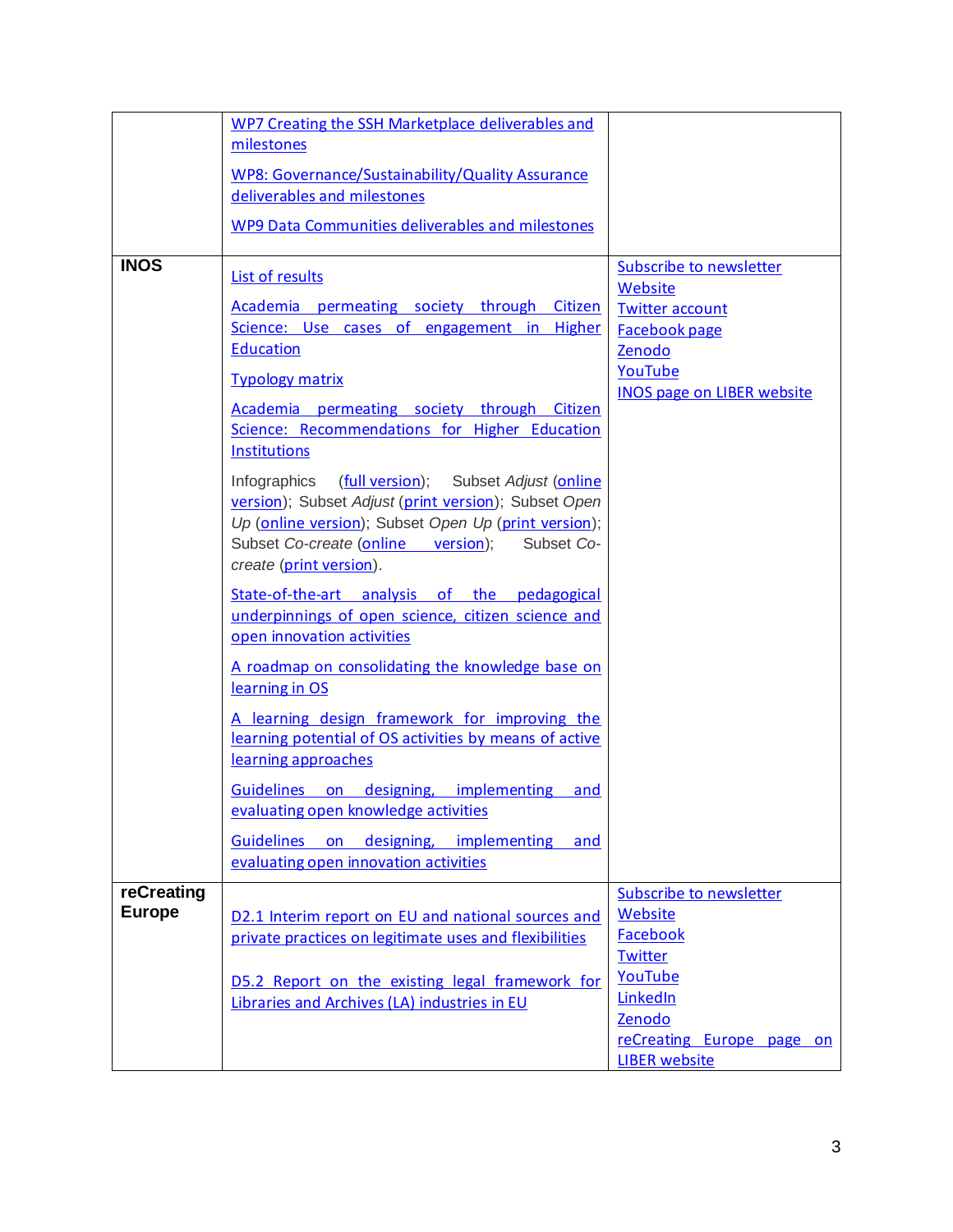| <b>ORE</b>  | <b>Article guidelines</b>                                       | ORE splash page                  |
|-------------|-----------------------------------------------------------------|----------------------------------|
|             |                                                                 | <b>Submission page</b>           |
|             |                                                                 | ORE page on LIBER website        |
|             |                                                                 |                                  |
| <b>EOSC</b> | Workshop 1 - 18th of January 2021 - Research                    |                                  |
| Workshop    | Libraries, Researchers & the EOSC: Southern                     |                                  |
| s           | <b>European Landscape</b>                                       |                                  |
|             | Workshop $2 - 20$ th of January $2021 -$ Research               |                                  |
|             | Libraries, Researchers & the EOSC: Central/Eastern              |                                  |
|             | European Landscape                                              |                                  |
|             | Workshop 3 - 22nd of January 2021 - Research                    |                                  |
|             | Libraries, Researchers & the EOSC:<br><b>Northern</b>           |                                  |
|             | <b>European Landscape</b>                                       |                                  |
|             | Workshop 4 - 25th of January 2021 - Research                    |                                  |
|             | Libraries, Researchers & the EOSC: Multidisciplinary            |                                  |
|             | <b>Universities</b>                                             |                                  |
|             | Workshop 5 - 27th of January 2021 - Research                    |                                  |
|             | &<br>EOSC:<br>Libraries, Researchers<br>the<br><b>Technical</b> |                                  |
|             | <b>Universities</b>                                             |                                  |
|             | *Reports to be available soon                                   |                                  |
| <b>ELE</b>  |                                                                 | <b>ELE page on LIBER website</b> |
|             |                                                                 |                                  |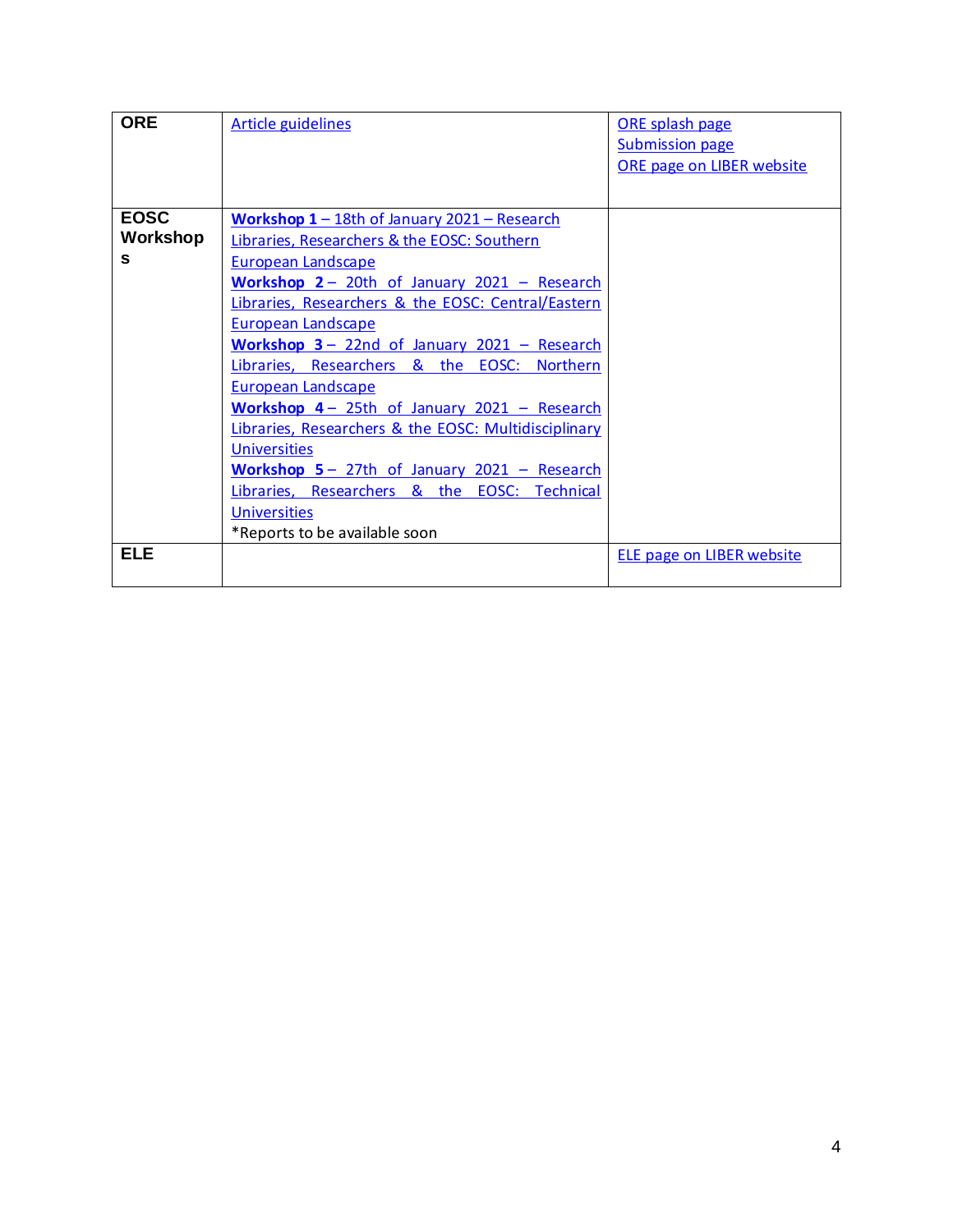#### **SSHOC**

The project builds and enhances a coordinated cluster of the Social Science and Humanities European Research Infrastructure Consortia (ERICs) in the context of EOSC. LIBER is leading the WP on *Fostering Communities, Empowering Users, & Building Expertise*.

LIBER is participating in the following work packages:

**WP1 – Project management**: LIBER participates in the regular PMB and 1Tier calls, also contributing to important strategic decisions of the project. In the requested period, LIBER also contributed to the  $2<sup>nd</sup>$ Annual progress and activity report, coordinating the WP6 input and providing data for the financial reporting.

**WP2 - Communication, Dissemination, and Impact**: LIBER collaborates on a regular basis by participating in the WP, but also on a higher level between WP2 and WP6, having shared activities (e.g. engaging end users and stakeholder series events).

**WP3 - Lifting Technologies and Services into the SSH Cloud**: LIBER is contributing to deliverables under the task 3.4 "Making data findable by being citable" and relevant events. Some recent examples are ongoing work on updating the project's recommendations SSH citation practices and the co-organisation of the session "[FAIR Data Citation for Social Sciences and Humanities](https://www.eosc-hub.eu/events/realising-european-open-science-cloud/fair-data-citation-ssh)". In the process of establishing regular interaction between libraries and the SSHOC services, LIBER also participates in activities of the task 3.6 "Making data re-usable and actionable", assisting in the branding and marketing of SSHOC services and creating links for further engagement. In the context of T3.6 LIBER is leading the work on the upcoming Factsheets on the Virtual Collection Registry and Switchboard.

**WP6 - Fostering Communities, Empowering Users, & Building Expertise**: WP6 is responsible for delivering a wide range of activities in the duration of the project. Most of the activities that would happen in 2020 have already been scheduled, but greatly affected by the COVID-19 crisis, however engagement and training activities are still being delivered online. LIBER is in close contact with the project coordinator and WP6 partners for possible amendments needed.

The 3,5 day event "[Realising the European Open Science Cloud](https://www.sshopencloud.eu/news/realising-eosc-virtual-conference-difference)" was delivered in November 2020 under WP6 and WP2, in collaboration with EOSChub and FREYA, fostering synergies not only between the three projects, but also with cluster projects and other communities. The event brought together almost 700 visitors to 30 sessions and 30 virtual exhibition booths. A session on citizen science was coorganised in collaboration with the LIBER WG on Citizen Science on Citizen Science: what it means for SSH and how can [multidisciplinarity be achieved?.](https://www.eosc-hub.eu/events/realising-european-open-science-cloud/citizen-science-what-it-means-ssh-and-how-can-multidisciplinarity-be-achieved)

Three awareness raising activities took place in the requested period: Workshop on Vocabulary platforms (06.11.2020); Webinar: Best practices for preserving oral archives (24.02.2021); Stakeholder Workshop on SSH Code of Conduct (17.03.2021). Information on upcoming SSHOC awareness raising events can be found [here.](https://www.sshopencloud.eu/awareness-raising-events)

In terms of building expertise and empowering the community, training events and related reports can be found [here.](https://training-toolkit.sshopencloud.eu/entities?search=&f%5B0%5D=collections%3ATraining%20Toolkit) The SSH Training Discovery toolkit can be accessed here. If you would like to join the SSH Training Community and its monthly meetings, please follow this [link.](https://www.sshopencloud.eu/ssh-training-community) A Train-the-Trainer Bootcamp on [RDM](https://www.sshopencloud.eu/news/sshoc-dariah-train-trainer-research-data-management-bootcamp-0) took place during the Love Data Week 2021 on the 8<sup>th</sup> - 10<sup>th</sup> February 2021. The Bootcamp was coorganised by SSHOC (LIBER and DANS) and DARIAH. A second Bootcamp for 2021 is being planned to take place at the IASSIST Conference. Further work is related to curating the Toolkit's materials and adding new resources, alignment of data models and metadata requirements, towards the integration of the Toolkit into the **SSH Open Marketplace**.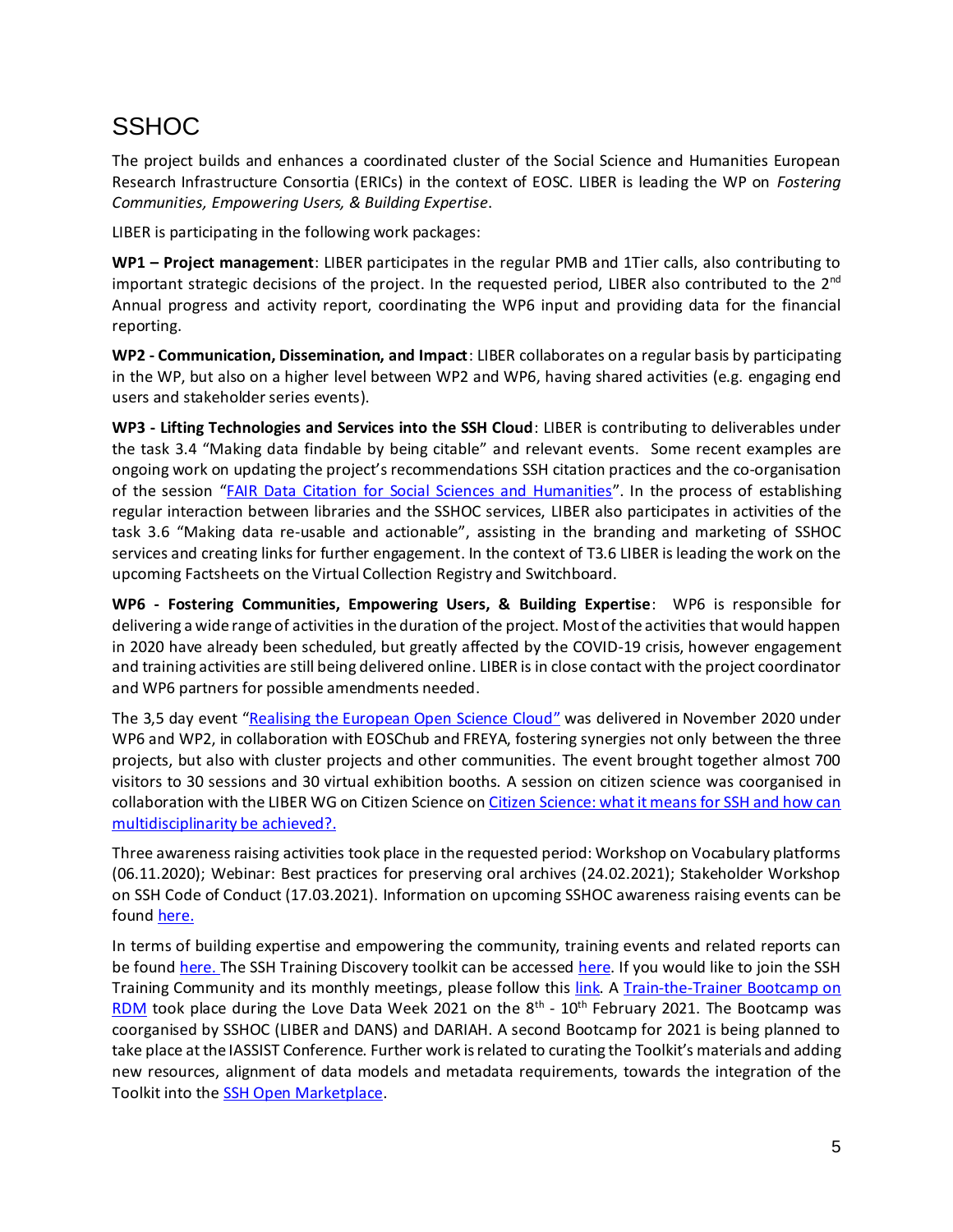Overall opportunities for further activities in 2021 and mitigation plans are currently being explored and organised internally with WP6 being on the lead and closely collaborating with CESSDA, DARIAH, DANS and CLARIN. A SSHOC – CLARIN targeted training workshop and a SSHOC – LIBER Working Group on Citizen Science engagement workshop will take place during the LIBER2021 Conference.

Input for the 2<sup>nd</sup> Annual progress and activity report has been submitted in January 2021 and the 5<sup>th</sup> Consortium meeting took place in March 2021.

A [dedicated SSHOC](https://libereurope.eu/project/sshoc-an-open-cloud-for-social-sciences-and-humanities/) page was created on the LIBER website, where more information and updates about the project can be found. Please make sure you subscribe to the SSHO[C newsletter.](https://www.sshopencloud.eu/user/register)

#### INOS

This project is addressing Erasmus+ KA2 strategic partnerships and aiming to modernise Higher Education Institutions curricula and skills through civic engagement in open and citizen science. Two LIBER members are involved as members of the advisory board (Scientific Knowledge services and University Library of Southern Denmark). Tallinn University and Oulu University, whose libraries are LIBER members, are partners of the project. LIBER participates with activities targeting libraries and actively involving them in the discussion of curricula and skills modernization. We are leading dissemination activities, host a multiplier event, and lead an output on engaging, raising awareness and fostering policy change. Furthermore, we are responsible for 4 interactive workshops for library staff and students, in order to cocreate learning material that could potentially be included in their curricula, as well as provide training and information on Open and Citizen Science. Through this project we have the opportunity to collaborate with the LIBER Citizen Science Working Group.

LIBER is at the moment working on the following activities:

**IO3 - Encouraging a collaborative effort between citizens together with HE staff and students**: In the requested period the *first LIBER Open Knowledge Activity took place*, involving two LIBER participant libraries: **University of Library Studies and Information Technologies in Sofia, Bulgaria** and **Belgrade University, University library "Svetozar Markovic",** with the support of **Thomas Kaarsted (LIBER CitSci WG)** and **Benjamin White (LIBER Copyright WG)**. At the moment, planning of the three remaining OKAs is taking place, where further LIBER participants are expected to be involved.

Past activity worth mentioning: A Learning Train the Training Activity took place online and **4 LIBER participant staff members provided training to INOS project partners: Open Science Implementation – the Dos and Don'ts, by José Carvalho, Open Access Projects, Universidade do Minho and Colleen Campbell, Open Access 2020 Initiative, and Research Data Management and FAIR Data by Dr Birgit Schmidt, Knowledge Commons unit, Göttingen State and University Library and Dr Heather Andrews, Data Steward, TU Delft.** Info from the LTTAs is available [here](https://zenodo.org/record/3934194#.X3yClmgzY2w) an[d here.](https://zenodo.org/record/3934172#.X3yCumgzY2w)

**IO4 - Encouraging collaboration and multidisciplinary approaches between students and HE staff:** LIBER has a consulting role.

**IO6 - Policy change:** This Intellectual Output is led by LIBER and started in February 2021. So far the1<sup>st</sup> vision-building workshop "[Citizen & Open Science in Higher Education: Co-creating a Shared Vision](https://inos-project.eu/2021/03/01/citizen-open-science-in-higher-education-co-creating-a-shared-vision/)" has been delivered in March 2021 and the 2<sup>nd</sup> vision-building workshop "Shakers & Makers: key stakeholders [in Open Science & Citizen Science](https://inos-project.eu/2021/03/18/shakers-makers-key-stakeholders-in-open-science-citizen-science/)" is planned for April 15<sup>th</sup> 14.00-16.00CET.

The 3<sup>rd</sup> plenary meeting took place in February 2021. An INOS poster will be presented at the LIBER2021 Conference.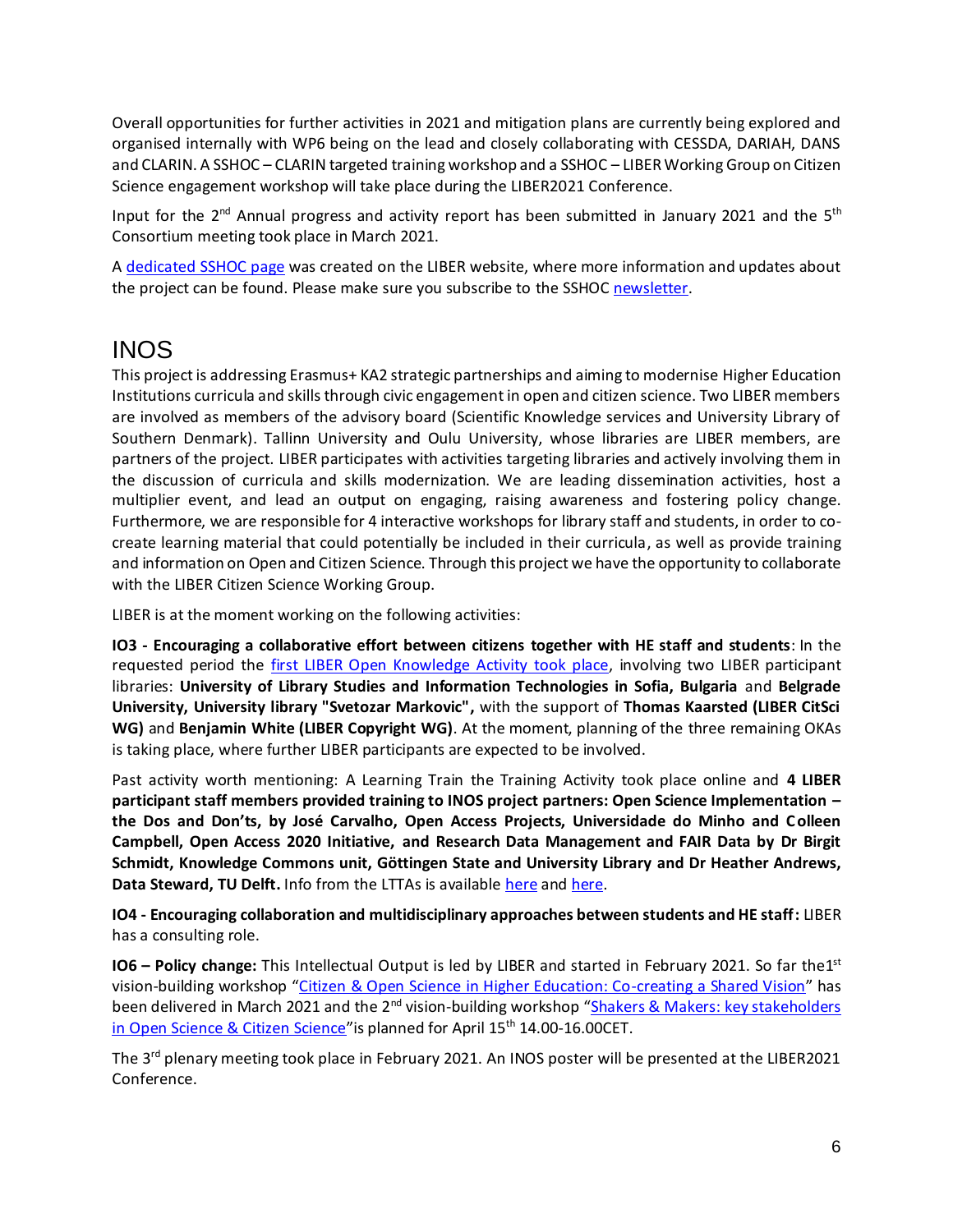A [dedicated INOS page](https://libereurope.eu/project/inos/) was created on the LIBER website, where more information and updates about the project can be found. Please make sure you subscribe to the INO[S newsletter.](https://kb.us4.list-manage.com/subscribe?u=a9448f202e162ce85362e0994&id=9ba2722a5f)

#### reCreating Europe

This project addresses DT-GOVERNANCE-13-2019: "Digitisation, Digital Single Market and European culture: new challenges for creativity, intellectual property rights and copyright". The consortium brings together universities, IPR and cultural heritage/art/creative industry experts, researchers, lawyers and economists from around Europe, including Maynooth University Ireland, University of Glasgow, Amsterdam University, University of Tartu, Estonia, whose libraries are LIBER members.

**WP5 - G.L.A.M.**: LIBER participates in WP5 - G.L.A.M. activities focusing on Libraries and Archives and analyzing conducts with regard to (i) legal compliance (eg. if they are aligned with legal restrictions on digitisation by seeking authorization from rights holders when such authorization is required) and compliance with policies and standards for Openness; (ii) implementation of technological measures; (iii) adoption of social norms and common practices, particularly if in conflict with formal legal norms and more aligned to Open Knowledge principles; (iv) access to content by people with disabilities (also building on data collected by other WPs). The WP5 survey on the impact of copyright law and open policies in relation to digitisation in the GLAM sector was closed in February 2021 and results are currently analyzed.

**WP7 - Dissemination, Engagement & Outreach**: LIBER is leading the WP7 dissemination, engagement, outreach and training activities. In the requested period, following the "Engagement and Outreach Strategy", LIBER delivered the project's "Building Expertise Framework" in December 2020, including a provision for the upcoming Training Toolkit. Both documents provide the framework, KPIs and initial planning of the projects engagement, outreach and training activities per Stakeholder Category. In the requested period LIBER has also been working on the  $2<sup>nd</sup>$  iteration of the project's website, and towards intensifying dissemination and engagement activities.

Linking to the LIBER strategy, the library community will be further targeted in the engagement activities and the validation process and aim to involve our members as much as possible in the activities of the project.

At the moment the WP7 activities are affected by the pandemic: events are either postponed or delivered online. Several deliverables are also postponed; hence less content is available for promotion. We are currently working on tackling the situation to be able to approach the set KPIs.

A 6month extension of the  $1<sup>st</sup>$  reporting period was granted to the project, due to delays because of the pandemic. This will not affect the overall duration of the project for the time being.

A recreating Europe poster will be presented at the LIBER2021 Conference.

A [dedicated ReCreating Europe page](https://libereurope.eu/project/recreating-europe-rethinking-digital-copyright-law-for-a-culturally-diverse-accessible-creative-europe/) was created on the LIBER website, where more information and updates about the project can be found. Please make sure you subscribe to the reCreating Europe [newsletter.](https://www.recreating.eu/newsletter-recreating-europe/)

#### **ORE**

LIBER participates in strategic decisions, sustainability activities and communication & engagement activities. Work is ongoing in terms of Project Management and Communications, while Sustainability activities have just started in January 2021. LIBER, in the context of ORE has circulated [a survey](https://libereurope.eu/blog/2020/09/09/survey-on-open-research-in-europe-have-you-voiced-your-opinion-yet/) targeting libraries. The preliminary results were presented in the ORE Project management and Communications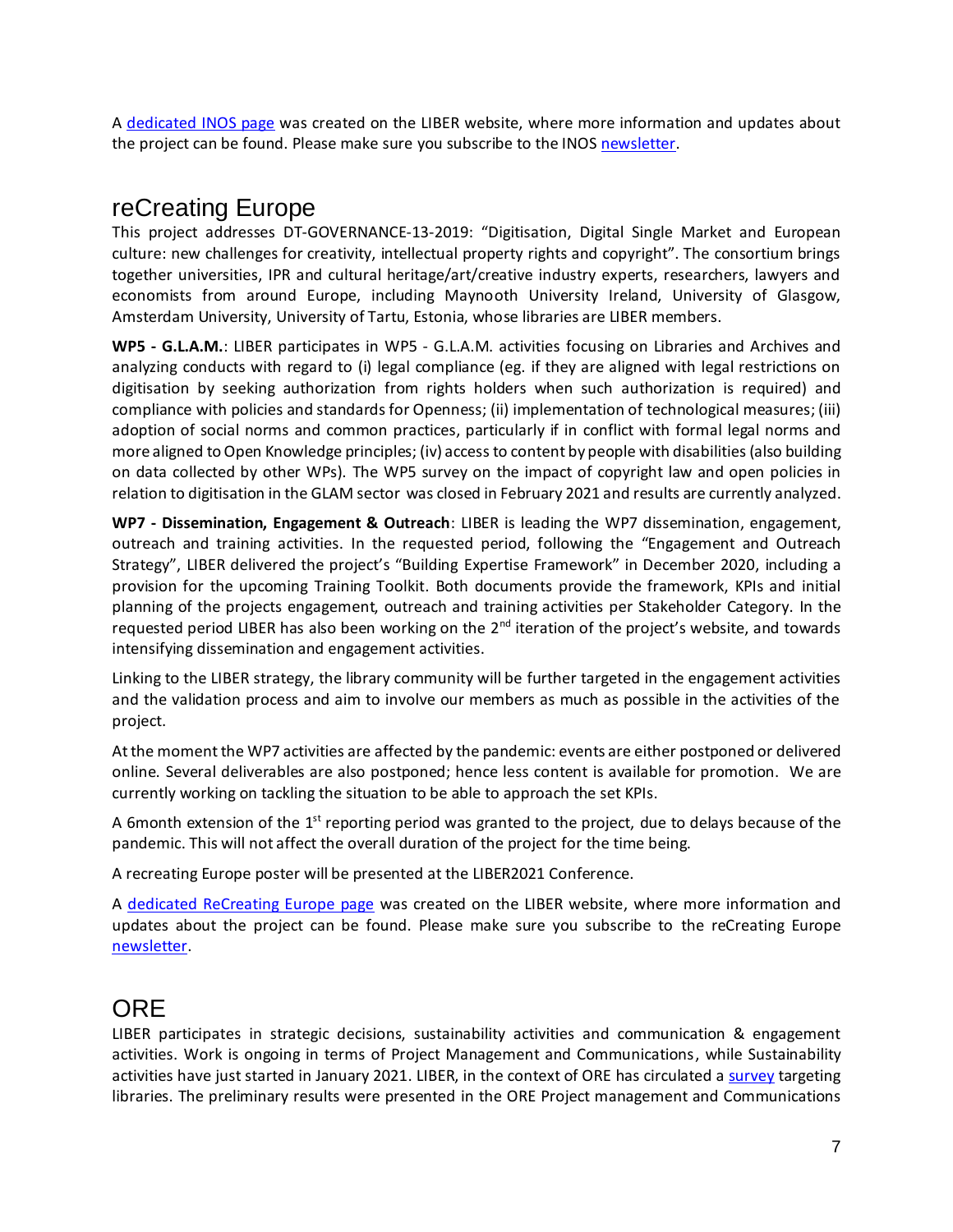meetings, as well as in the first ORE-LIBER webinar, which took place in December 2020, targeting the LIBER EB and the LIBER OA WG. The [ORE platform](https://open-research-europe.ec.europa.eu/for-authors/publish-your-research) was launched, together with [Article guidelines.](https://open-research-europe.ec.europa.eu/for-authors/article-guidelines) Following the initiative of the Library & Information Center, University of Patras to start translating the guidelines in Greek, further opportunities for translations in other languages will be explored in the coming period.

A dedicate[d ORE page](https://libereurope.eu/project/open-research-europe-ore/) was created on the LIBER website, where more information and updates about the project can be found.

#### EOSC Workshops

LIBER and Scientific Knowledge Services (SKS) together with TU Wien collaborated in preparing a proposal for workshops to request funding of the EOSC Secretariat co-creation calls. The proposal "Research Libraries, Researchers and the EOSC - How do they interact?" has been accepted. Modifications have been made to consider COVID-19 implications.

[LIBER](https://libereurope.eu/) and [Scientific Knowledge Services](https://www.knowledge.services/) planned, designed and co-organised a series of [online workshops](https://libereurope.eu/article/upcoming-workshops-on-the-interaction-between-research-libraries-researchers-and-the-eosc/) in the period of  $18<sup>th</sup> - 27<sup>th</sup>$  January 2021, bringing together EOSC Stakeholder groups that represent endusers and intermediaries/trainers, research/academic libraries and researchers. The reports of the projects are expected in the coming period.

#### MES-CoBraD

The project proposal was accepted for funding. The grant agreement has been signed in January 2021 and the start date will be April  $1<sup>st</sup>$  2021. The Multidisciplinary Expert System for the Assessment & Management of Complex Brain Disorders (MES-CoBraD) is an interdisciplinary project combining Real-World Data (RWD) from multiple clinical and consumer sources through comprehensive, cost-efficient, and fast protocols towards improving diagnostic accuracy and therapeutic outcomes in people with Complex Brain Disorders (CoBraD), as reflected in Neurocognitive (Dementia), Sleep, and Seizure (Epilepsy) disorders and their interdependence. It combines clinical information and scientific research in CoBraD with technical innovation in secure data-sharing platforms, artificial intelligence algorithms, expert systems of precision and personalized care, and advanced data analytics, with a primary focus on improving the quality of life of patients, their caregivers, and the society at large. It leverages RWD from diverse CoBraD populations across cultural, socioeconomic, educational, and health system backgrounds, with special attention on including vulnerable populations and minorities in an equitable manner and engaging key stakeholders to maximize project impact.

LIBER participates in activities related to legal and ethical frameworks, landscape analysis and methodology, pilot RDW acquisition, and raising awareness, dissemination and communication.LIBER will be leading stakeholder engagement activities and opportunity-based dissemination activities, while its overall role will focus on libraries in the lifecycle of RWD and their role in the creation and uptake of proposed solutions related to data management. Organisations participating in this call, whose libraries are LIBER participants, are Vrije Universiteit Brussel (Belgium); Uppsala University (Sweden); King's College London (UK); University of Edinburgh (UK).

## PAST PROJECTS

**No projects closed in the requested period.**